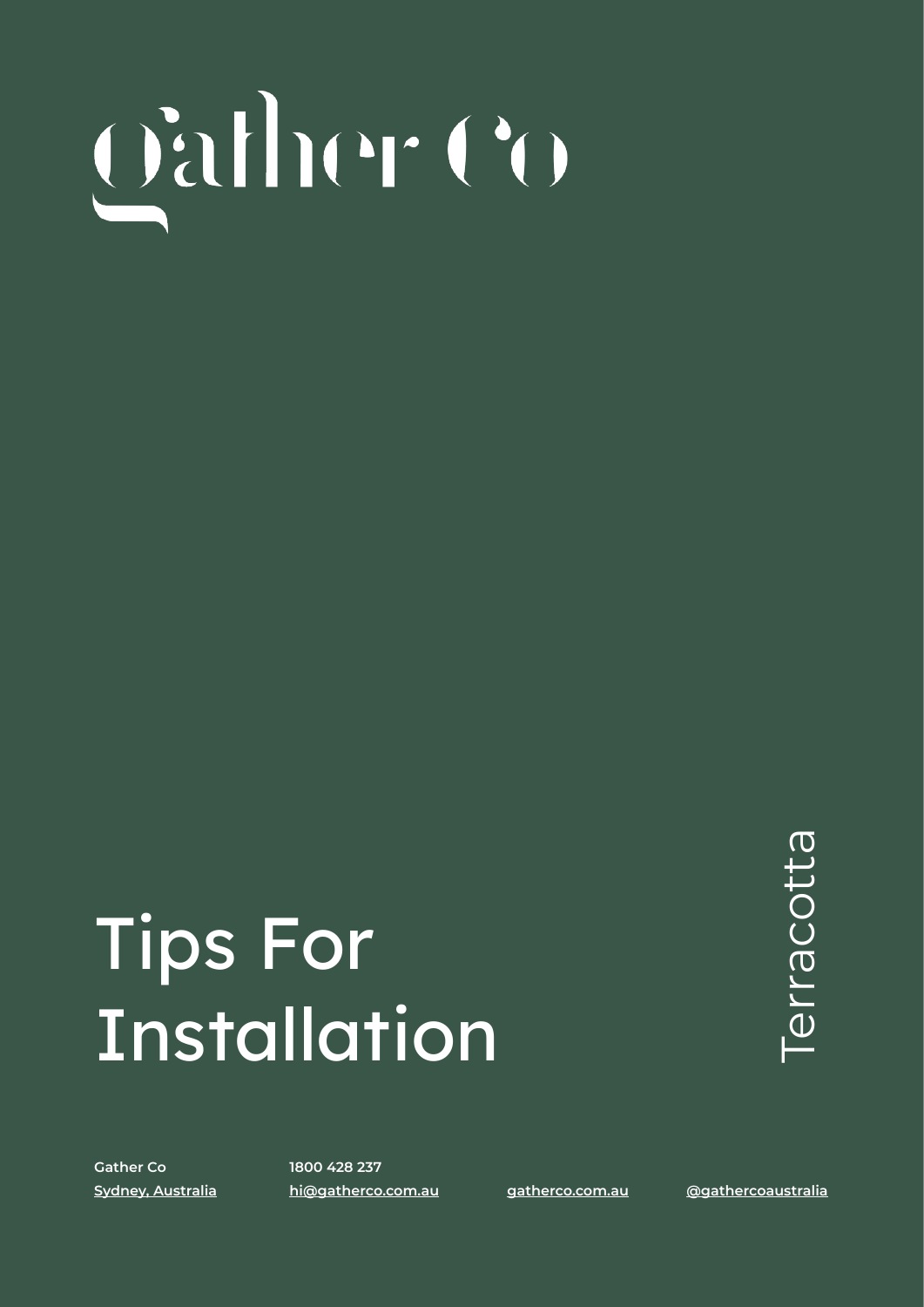# Meeting Expectations

#### Product Variation

The Gather Co collection of antique terracotta is entirely repurposed. Originally used to tile roofs across Europe, we have partnered with specialist contractors to collect, process and import these stunning relics. Texture, wear, composition, and colour are all a result of the traditional techniques originally employed to manufacture this product. Authentic antiques, the ageing process has also worked to further enhance the terracottas genuine aesthetic.

We have divided our terracotta into "Light" and "Dark" tones to help manage colour inconsistency. It must still be accepted that even within these segregations, significant variation exists.

Variation may also result in significant inconsistencies when delivered product is compared to any samples presented. That said, variation is in no way considered a material defect. It's precisely what makes our terracotta so uniquely beautiful. Please take this into account when assessing the suitability of any Gather Co surface.

It is highly recommended to mix all batches supplied for a single installation to ensure natural variation is seamlessly blended.

We do not recommend installing our terracotta where ever vehicular traffic is possible or anticipated.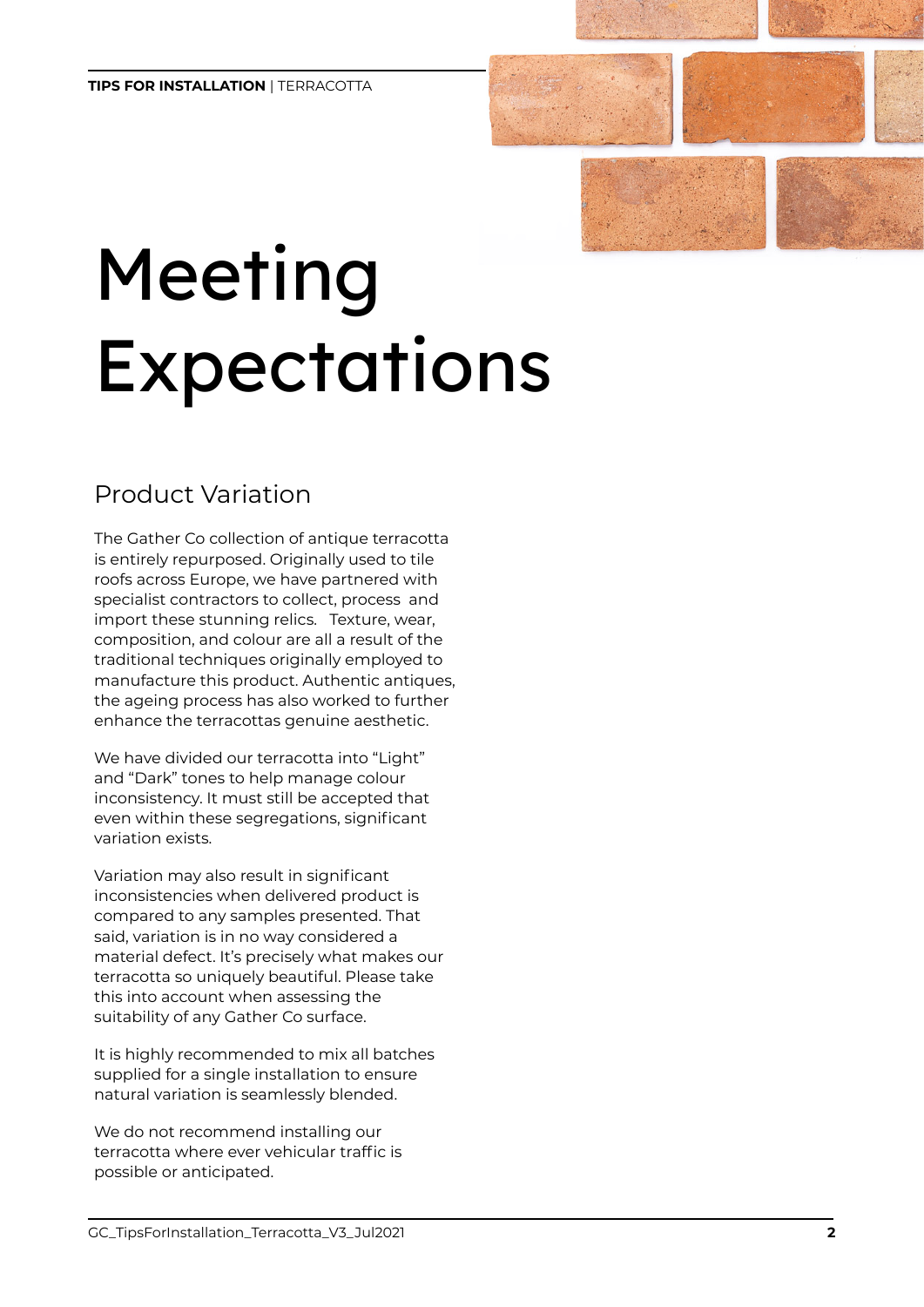### **1.) INSTALLATION FORETHOUGHTS**

### 1.1 Supply Partners

- 1.2 Storage
- 1.3 Drainage
- 1.4 Substrate & Foundation Works
- 1.5 Movement Joints
- 1.6 Waterproofing & Moisture Management
- 1.7 Weather Conditions
- 1.8 Pre-Sealing
- 1.9 Pools & Wet Areas

#### **2.) INSTALLATION GUIDE**

| 2.1                                   | <b>Adhesive Installation Method</b> |
|---------------------------------------|-------------------------------------|
| 2.2                                   | Cutting                             |
| 2.3                                   | Sealing                             |
| 2.4                                   | Grouting                            |
| 2.5                                   | Clean Up                            |
| 2.6                                   | <b>Cure Periods</b>                 |
| <b>MAINTENANCE</b><br><b>OVEDVIEW</b> |                                     |

#### **3.) MAINTENANCE OVERVIEW**

| 3.1 | Cleaning   |
|-----|------------|
| 3.2 | Re-Sealing |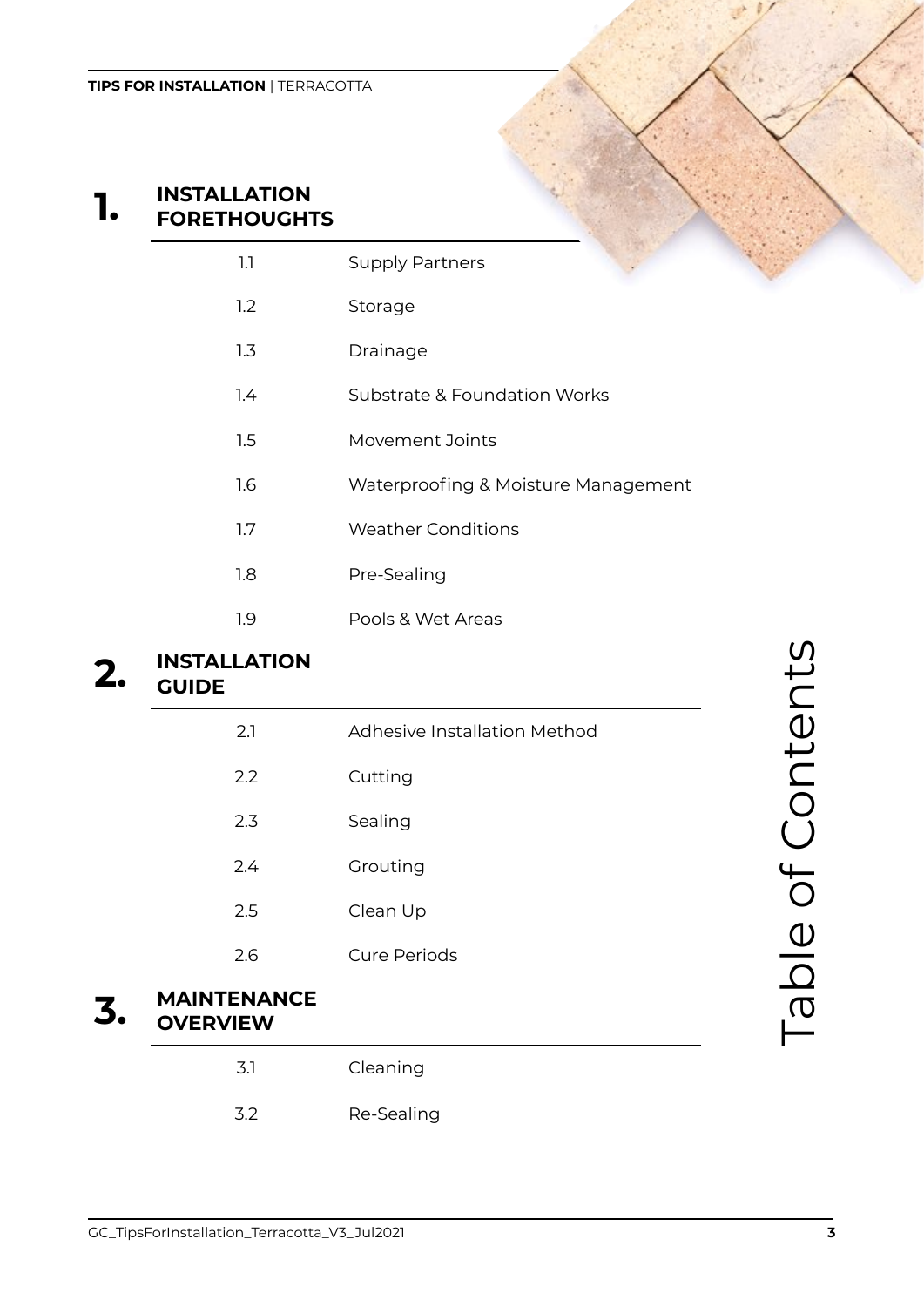#### **1. INSTALLATION FORETHOUGHTS**

When selecting any product across the Gather Co collection, consideration must be given to ensure each product is appropriate for the intended application.

Gather Co is pleased to provide the following advice in addition to the product sale. In almost all cases, we recommend following the direction of qualified and experienced construction professionals. These tips are to be used in conjunction with the relevant Australian Standards including *(but not limited to)* AS3958.1 & 2, as well as all corresponding instructions from our supply partners.

Gather Co recommends sampling installation procedures prior to commencing any site works. This prerequisite will ensure appropriate measures have all been adequately addressed.

Gather Co has partnered with highly reputable industry leaders to supply the very best in waterproofing, grouts, adhesive and sealing products. When applying our recommended products, it is always advised to follow the procedures and specifications of our supply partners.

#### **1.1 Supply Partners**

Our recommended installation accessory brands are:

- LATICRETE®: 1800 331 012 / [www.laticrete.com.au](http://www.laticrete.com.au)
- ARDEX®: 1800 224 070 / [www.ardexaustralia.com](http://www.ardexaustralia.com)
- ACTICHEM™: 1300 278 264 / [actichem.com.au](http://actichem.com.au)

When deciding on suitable products, the following must be taken into account:

#### **1.2 Storage**

Once delivered, uninstalled product must always remain completely protected from all weather exposure including direct sunlight. Single stacking of pallets and crates on firm, level ground is also essential.

#### **1.3 Drainage**

Pre site evaluations will determine the necessary drainage requirements for any given project. Seeking advice/service from qualified engineers and construction professionals will ultimately assure the desired outcome is achieved. Sufficient drainage is essential to ensuring the longevity of any installation. Rising moisture should always be considered when designing any flooring as this can often be the cause of salt transfer and efflorescence at the surface. Adequate measures

must be applied. This involves implementing. adequate 'run off' slope gradients and effective drainage points to promote positive moisture dispersal.

#### **1.4 Substrates & Foundation Works**

Ensuring a high quality finish involves starting with a high quality substrate. Special consideration needs to be given to determine the level of traffic that is intended for the installation.

When considering concrete substrates, always seek direction from a qualified structural engineer. A general guide for slab thickness is as follows:

- 75mm min with reinforcement for pedestrian traffic.
- 100mm min with reinforcement for vehicle traffic.

Typically, a minimum strength of 25mpa must be achieved. Concrete or any other substrates should be dry and not have a moisture equilibrium greater than 75% relative humidity as measured with correctly calibrated moisture probes.

Another key consideration should be to ensure the ground material under the slab is of suitable stability. When earthworks and drainage have been completed, it is vital to ensure the ground under the slab is well compacted, 'soft spots' have been addressed and water flow is managed to prevent issues arising once the slab and flooring have been laid.

Curing time for the concrete needs to be given the relevant considerations also.

#### **1.5 Movement Joints**

Movement or control joints are an essential component of hard surface installations. Their purpose is to manage the effects of expansion and contraction, a primary cause of surface cracking. Joints must be maintained, without interruption from the concrete substrate, through the mortar bed and finally, to a flexible sealed joint at the surface. Additional joints divided into 20m2 grid sections should also be applied to the mortar bed and top surface *(tile, paver, cobbles, crazy paving, wall cladding etc*). These supplementary joints are independent of the concrete substrate and typically range from 5-10mm in width. Always seek the direction of a qualified structural engineer when designing the set-out for movement joints.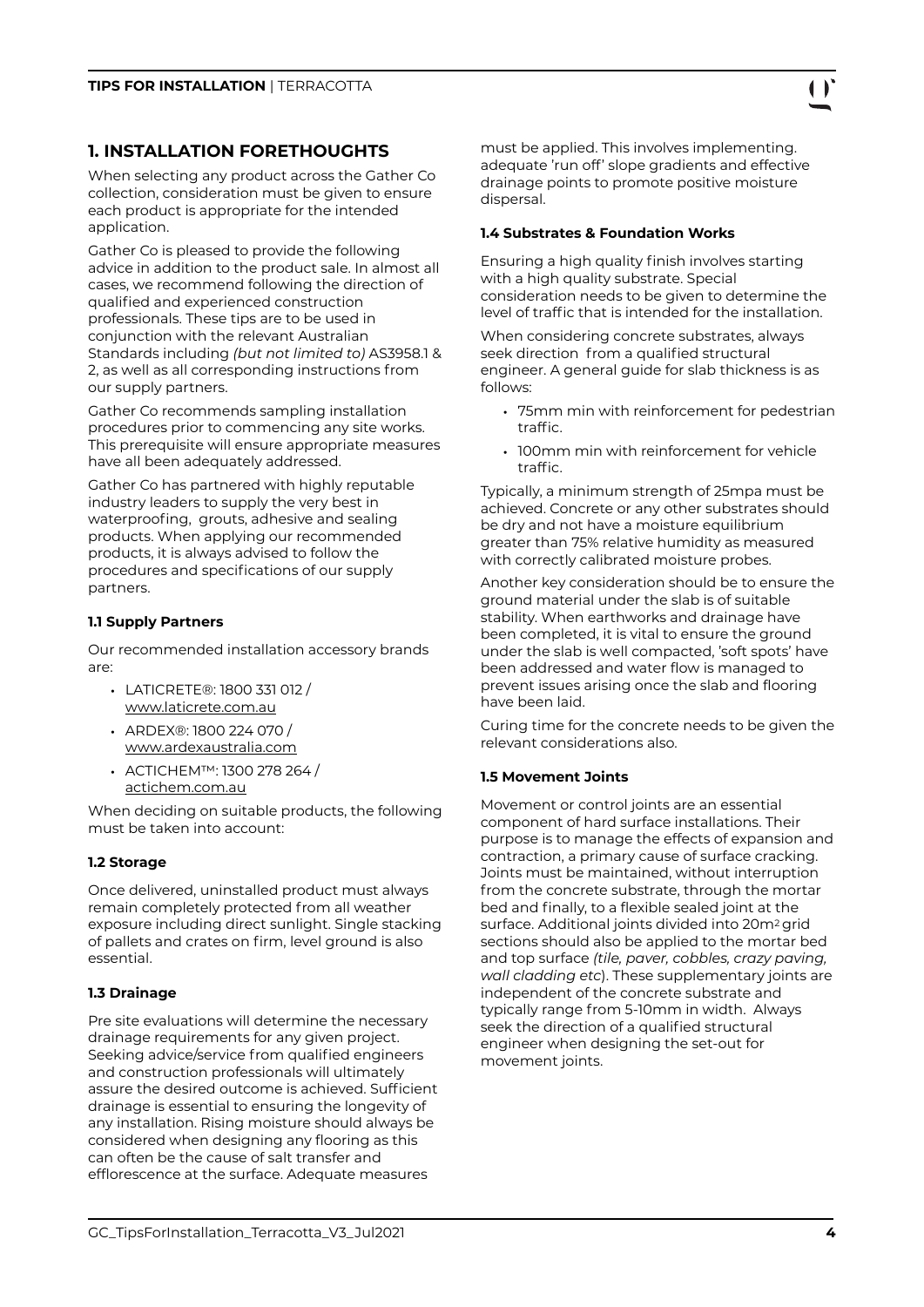#### **1.6 Waterproofing & Moisture Management**

As part of the substrate design process, consideration must be given to waterproofing and moisture management. Attention to both issues will assist in:

- Minimising the development of surface efflorescence.
- Reducing swelling in the substrate caused by sustained moisture exposure.

Gather Co always recommends the application of Laticrete's full Hydro Ban System.

LATICRETE®: 1800 331 012 / [www.laticrete.com.au](http://www.laticrete.com.au)

#### **1.7 Weather Conditions**

Another important consideration for the installation process is weather. Temperatures over 30 degrees celsius may result a in loss of moisture and rapid shrinking of the bonding and adhesive layers. Alternatively, rain can add excessive moisture, causing wetter, weaker bonds. Always work within the atmospheric perimeters , as specified by our supply partners, whenever applying their product(s).

#### **1.8 Pre-Sealing**

The process of dip sealing (sealing all six sides) prior to laying certain surfaces, in particularly harsh environments, may be a consideration. Surfaces's that are highly porous or moisture sensitive may also require pre-sealing prior to installation.

Always seek manufacturers advice before presealing, to ensure the correct product is used and that the process won't affect the bond of the chosen adhesive. An example of a quality pre sealer is Defender CSD 50 from Actichem.

ACTICHEM™: 1300 278 264 / [actichem.com.au](http://actichem.com.au)

Please refer to our sealing guidelines for direction on the applicable sealers and procedure.

#### **1.9 Pools & Wet Areas**

In areas where exposure to water is significant or the product is highly porous, it is essential to apply a quality synthetic consolidating sealer. This sealer must also encompass strong properties of moisture repellency . Pool surrounds and bathrooms are examples of where added protection is absolutely necessary. Defender CSD 50 from Actichem is our recommendation for sealing surfaces in these harsh environments.

Please refer to the applicable sealing guideline for direction on appropriate sealers and the and full procedure, or contact Actichem directly:

ACTICHEM™: 1300 278 264 / [actichem.com.au](http://actichem.com.au)

#### **2. INSTALLATION GUIDE**

Gather Co is pleased to offer direction on the adhesive installation method as a guide only. Ultimately, all decisions attaining to the most appropriate method of installation, fall to the installer.

#### **2.1 Adhesive Installation Method**

Gather Co has partnered with Laticrete to supply the very best in adhesive products. For standard installations with no special considerations, we suggest the use of:

- Laticrete 335 Premium Flexible Adhesive or
- Laticrete 335 Rapid Premium Flexible Adhesive *(for moisture sensitive surfaces).*

It is crucial to follow all procedures and specifications as detailed by Laticrete when applying these products. For further direction, consult Laticrete directly:

LATICRETE®: 1800 331 012 / [www.laticrete.com.au](http://www.laticrete.com.au)

#### *Adhesive Composition:*

Place potable water into a clean pail and add adhesive powder. Mix by hand or with a slow speed paddle mixer until a smooth, trowelable consistency is achieved. Use approximately 5 – 5.5 litres of water per 20kg bag. Allow adhesive to slake for 5 –10 minutes. Mix again without adding any more water or powder.

#### *Laying Technique:*

General installation tips for working with our suggested adhesives are as follows:

- 1. Thoroughly clean all contaminants from the concrete slab and/or screed bed prior to beginning installation.
- 2. Apply a consistent layer of adhesive using a suitable notch trowel at 8-10mm thick. Then, back butter the reverse side of each stone to be installed. Only spread as much adhesive as can be laid in 10 - 15 minutes or whilst adhesive is wet and tacky.
- 3. Position terracotta and gently manoeuvre each piece into its final setting. Always ensure no significant voids are captured under newly seated product as this will compromise support and adhesion.
- 4. Use spirit level tool to ensure desired levels are maintained.
- 5. Apply spacers to maintain consistent groutjoint openings.
- 6. Proactively clean any surface contamination from newly installed product. This must be done immediately and with care to ensure no staining or unsightly marks are left.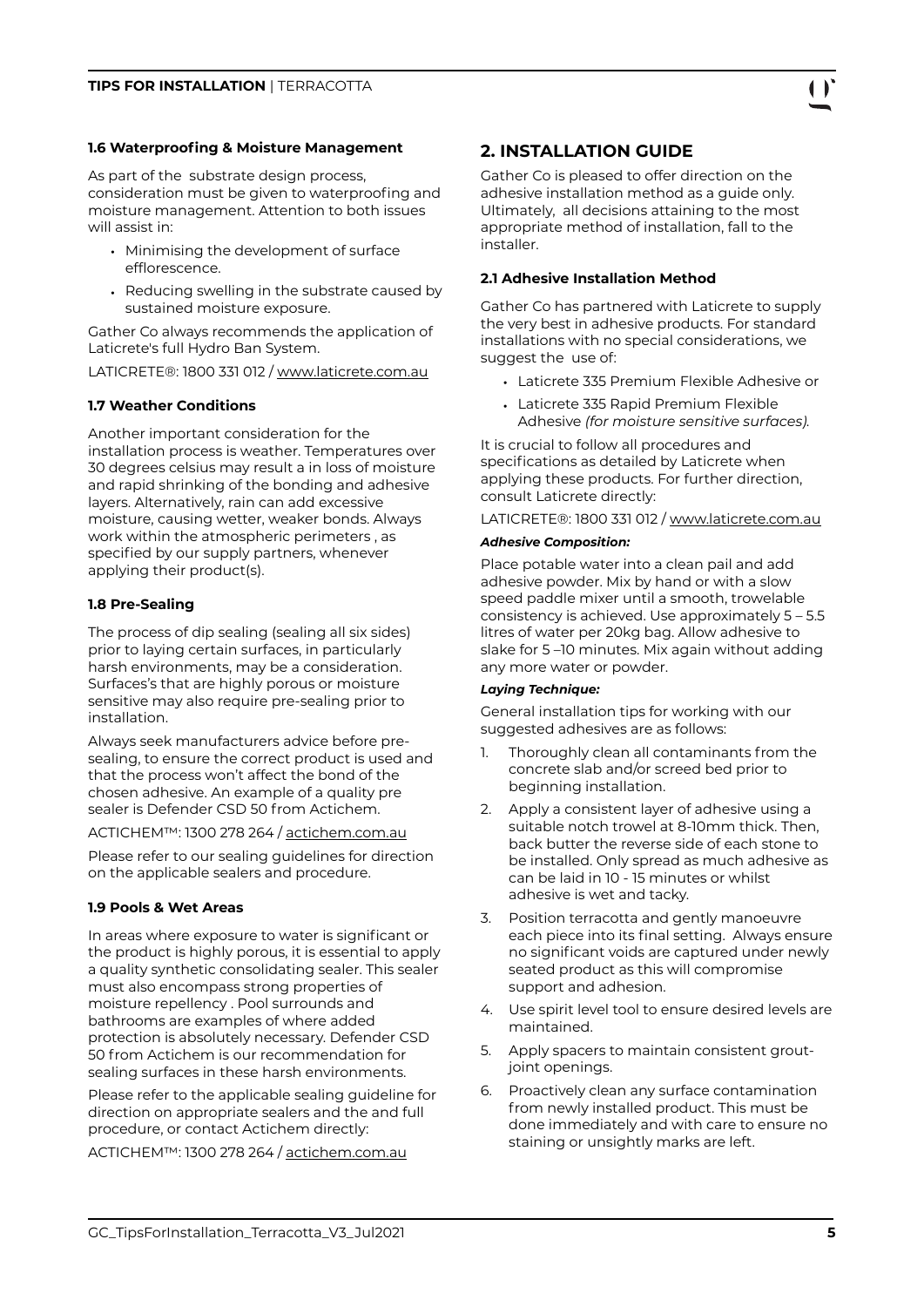7. Only work in small controlled areas to ensure adhesive does not dry before product can be laid.

#### **2.2 Cutting**

Cutting terracotta is most effective when carried out with a sharp diamond blade. We strongly recommend the use of a high quality wet bench saw. Always wash each piece directly after every cut to avoid saw residue accumulating and drying to stain the exposed surface.

*WARNING*: Crystalline Silica (or silica dust) is a naturally occurring mineral found in soil, sand and stone. It is also commonly used in the manufacturing of countless construction materials including bricks, porcelain and terracotta. Silica exposure has been extensively documented to cause a broad range of serious health issues. Adequate PPE is essential when engaging in any kind of contact with Silica dust. Furthermore, appropriate safety guidelines relating to silica exposure must always be adhered to on all construction sites

#### **2.3 Sealing**

Sealing is an essential step in the installation process and paramount to maintaining the aesthetic/integrity of terracotta.

Gather Co has partnered with Actichem to supply the very best in sealing products.

Sealing terracotta should always be carried out over three primary phases:

- 1. Once the terracotta has been laid and prior to grouting, an initial coat of Actichem Defender CSD 50 consolidating sealer should be applied.
- 2. Following grouting and only after a comprehensive surface clean has been thoroughly completed, the second coat of Actichem Defender CSD 50 may be applied.
- 3. Finally, after a full 14 day curing period, a concluding application of Actichem Solv Sealer Gold must then be carried out.

In partnership with Actichem, we have prepared a detailed method for sealing our terracotta. You can access a copy of this procedure via our website, or by contacting a member of our sales team. Please closely refer to the outlined procedure before carrying out any sealing works.

Furthermore, it is also our recommendation to consult directly with Actichem, when applying any of their products:

ACTICHEM™: 1300 278 264 / [actichem.com.au](http://actichem.com.au)

#### **2.4 Grouting**

Grout application is an important final stage to 'locking in' newly installed surfaces. We recommend the following Ardex products:

*FG-8* - standard cement grout for joints up to 8mm in width.

*WJ-50* - specially formulated cement grout for wide joint openings of above 9mm in width.

The procedure for applying these products is as follows:

- 1. Thoroughly clean all vacant joints prior to grouting.
- 2. Apply grout to joints, ensuring the entire void is completely filled.
- 3. Immediately remove any significant grout excess with trowel tool.
- 4. Sponge the entire exposed surface with clean water.
- 5. Follow cure times as dictated by Ardex.

For superior results, always follow Ardex's specifications and guidelines:

ARDEX®: 1800 224 070 / [www.ardexaustralia.com](http://www.ardexaustralia.com)

#### **2.5 Clean Up**

Final clean up should only occur once all grout joints have completely cured:

- 1. Sweep all loose contamination from installed surface.
- 2. Generously apply a pH neutral cleaner to the installed surface.
- 3. Gently agitate the surface with a stiff broom.
- 4. Remove all residue from surface with a wetvac or squeegee.
- 5. DO NOT use acidic cleaners without engaging a qualified and experienced stone cleaning professional. ProNeutro from Actichem is a new generation, neutral pH detergent that is great for natural stone surfaces.

Contact Actichem directly for further direction on their range of surface cleaning products:

ACTICHEM™: 1300 278 264 / [actichem.com.au](http://actichem.com.au)

#### **2.6 Cure Periods**

Under standard conditions (21° C), adopt a minimum 2 day cure period.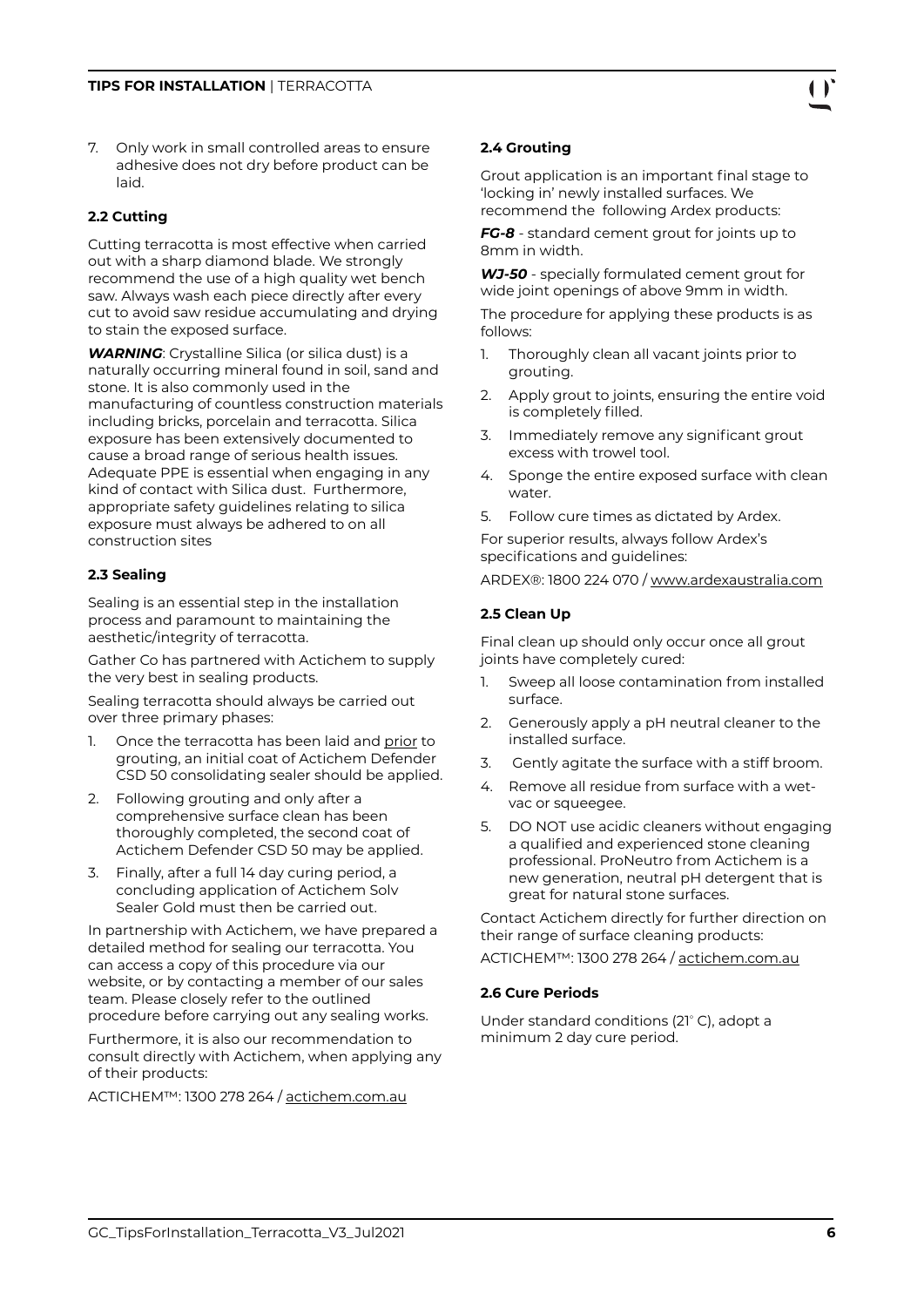#### **3. MAINTENANCE OVERVIEW**

Ongoing maintenance regimes may vary from surface to surface. Regular cleaning will reduce the risk of soiling through dirt, mould and efflorescence. Please refer to our "Maintenance Guide" document for further detail on compatible products and best practice for ongoing care regimes.

#### **3.1 Cleaning**

ProNeutro from Actichem is a new generation, neutral pH detergent that is great for terracotta surfaces. A cleaning professional should only attempt the use of acid based products on terracotta.

For further advice, please contact Actichem directly:

ACTICHEM™: 1300 278 264 / [actichem.com.au](http://actichem.com.au)

#### **3.2 Re-Sealing**

Both Solv Sealer Gold & Defender CSD 50 by Actichem will provide ultimate protection for up to 15 years. That said, application methods, weather conditions, traffic and invasive cleaning chemicals may significantly reduce this timespan. We highly recommended sealers be re-applied every 5 – 7 years in commercial settings or where harsh conditions exist.

For further advice, please contact Actichem directly:

ACTICHEM™: 1300 278 264 / [actichem.com.au](http://actichem.com.au)